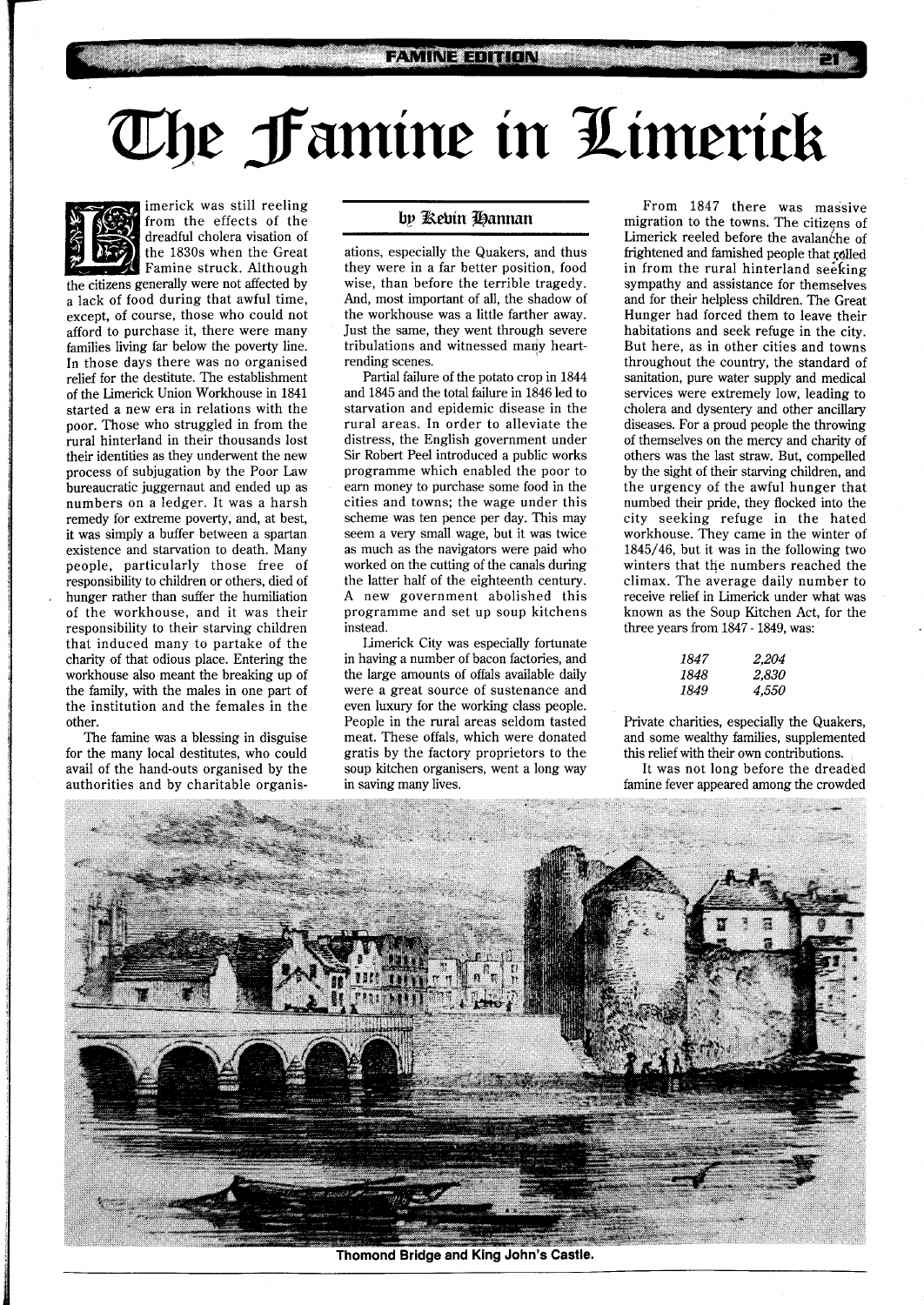## THE OLD LIMERICK JOURNAL



Emigrants on their way to Cork. Engraving, Historic Times, 2 March, 1849.

unfortunates to send the death toll soaring. In the week ended 20 March, 1847, there were 72 deaths and the weekly total was rapidly increasing all the time. By April, it had reached the fearful peak of 108 deaths, an average of 15 a day. In all 4,000 people died in the Limerick Workhouse between 1847 and 1849.

Of all the pathetic scenes witnessed in and around the city during the famine years, that which occurred on St. Patrick's Day, 1847, in Rutland Street, was especially poignant. On 8 March, the *Limerick Reporter* carried the following news item:

*Opposite the new town hall was stretched a dead child, a little girl of about ten or eleven years of age, upon a little straw, thus being waked in the open street, while on the body lay a plate for the purpose of collecting pence to purchase a coffin, and the unfortunate father stood by, with famine depicted all over his face in characters that told the spectators he should soon follow the child. At the desire of Mr. E. Costello, the body was removed to a shed at the rear of the town hall. A coffin was aflerwards supplied by the mayor.* 

Towards the end of that year two auxiliary workhouses were opened, one in Boherbuoy and the other in Curry Lane, a long, narrow lane that ran parallel with Broad Street/John Street on the eastern side. The Curry Lane building, now in ruin, can still be seen. A dreadful tragedy occurred there in 1849. The building was a very old stone structure and was overcrowded with female paupers (the strict rule of complete segregation of the sexes in the workhouses was adhered to even in the great emergency). One night one of the women shouted a fire warning and, in the ensuing stampede for the only exit, 40 women were trampled to death. But it was a needless tragedy; there was no fire.

This old building is apparently, of medieval vintage, and there is little known about its early purpose, though it is not altogether without nameless associations. The Capucians set up house there in 1686, but they had to clear out and scatter into hiding after the Treaty of Limerick, and never returned. The bell intended for this church is now in the Church of Ireland parish church of Benburb, Co. Tyrone.

Despite the misery of it all, there were heroes and heroines who risked their lives every day in their efforts to alleviate the sufferings of those afflicted with fever and dysentery. Some gave their lives tending the cholera victims of the 1830s. Fr. Fitzgibbon, of St. John's, contracted the disease while caring for victims in St. John's Hospital. He was buried in the parish church, and when this was demolished in 1861 when the new cathedral was ready, the grave was disturbed and it was discovered that both the coffin and remains were in the same condition as when first placed in the grave 24 years before. On the orders of Bishop George Butler, the coffin and remains were taken up and re-interred in the north transept of the cathedral. The massive stone slab was also removed and placed over the new grave. A large pieta and candelabra were afterwards placed in this transept, covering the grave. Although 1 knew of the general whereabouts of this grave, I never dreamed that some church authority many years ago would have hidden it away. The pieta and candelabra were removed recently to a different part of the cathedral and the grave slab revealed. It is the intention of the church authorities to re-open the grave, and were it not for the illness of the bishop, Dr. Jeremiah Newman, this task would have . been completed during last year.

At the height of the cholera epidemic, Sister Elizabeth Moore, of St. Mary's Convent, called for volunteers among her community; the response could not be better and even the postulants volunteered.

Barrington's and St. John's hospitals were taken over completely for the treatment of the cholera victims, and the sisters nursed their patients, day and night, in both hospitals. On the first night of the sisters stay in St. John's, 17 people died. The sisters also made provision for visiting stricken families in their homes, for the citizens, though having sufficient food, did not escape the contagion of the dreaded typhus. In most cases, according to Sister Moore, father, mother and children were lying down and unable to hand a drink to each other.

I might mention here that it was not only the poorer classes that became victims of the cholera. The *Limerick Chronicle* of 1847/48/49 bears the names of a surprising number of the middle classes, merchants and professional people (who else could afford to make announcements in the press?). Apparently the cause of death bore no stigma, for in nearly all cases it appeared in the death notice - cholera.

We are told that the sisters administered their own special cure of hot port wine with good effect. A number of sisters fell down with the cholera, and one selfless worker, Sr. Philomena Potter, died. A number of nurse attendants in St. John's Hospital also died after contracting the fever while attending patients. Dr.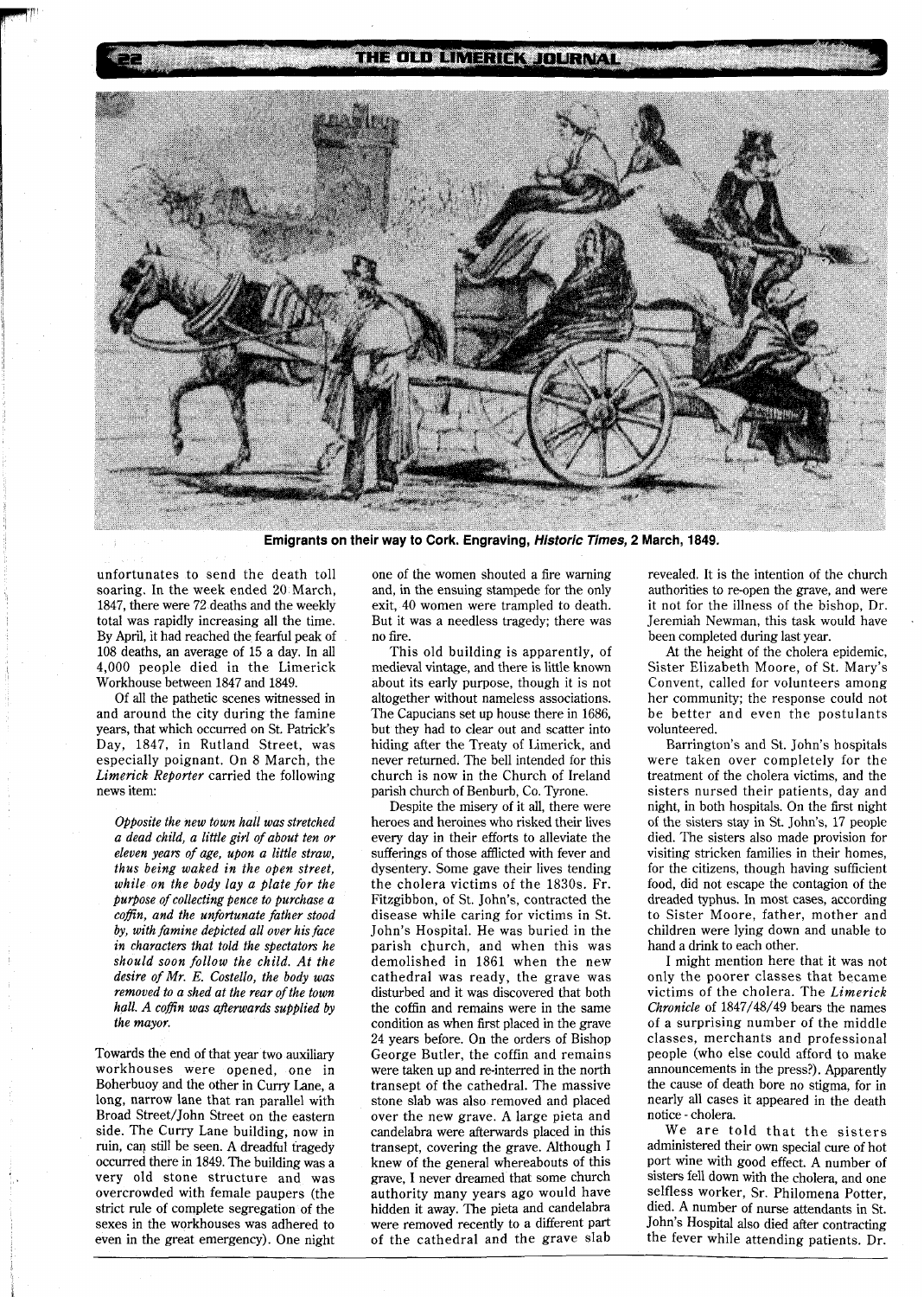**FAMINE EDITION** 

John Geary, writing of conditions in Limerick in 1847, stated:

*Accompanying this dreadful famine, a fever epidemic of exteptional virulence has affected the citizens, mainly through contagion after contact with the masses of infected sufferers. During* <sup>1846</sup>*the fever admissions to St. John's Hospital reached an all time high record:* 5,228 *cases, mostly cases of typhus. The following winter was even more terrible. Some people died in the streets and on the roads leading into the city. A physician to St. John's at that time where the roads leading into the city. A*<br>*physician to St. John's at that time*<br>*wrote: I recollect many fever patients*<br>*when admitted at this time into the when admitted at this time into the hospital who declared they had not eaten a meal of any kind for several days, others said their chief support was brocured fi-om boiled nettles, dock leaves and other such wild herbs'.* 

During the 1846 to 1849 period, there was an average of fifteen funerals a day from St. John's Hospital alone to Killalee cemetery. A lesser number was buried in St. Patrick's. The staff at the hospital worked under appalling difficulties. Corpses were piled on one another in the dead-house, and, according to one of the physicians, "the whole place savoured more of death and despair than life and hope". In the summer of 1849, the *Limerick Chronicle* published an account of two boys who were bringing ten corpses a day to Killalee churchyard, and, as they were unable to bury them, the dogs were devouring the bodies. Some of the animals were killed by their owners, while others were seen taking large pieces of human flesh across the country. But the poor starving dogs were not the only culprits. The same paper records " Constable Nash arrested in the Irishtown a woman named Mary Touhy, in the act of selling human bones which she had removed from the burial ground of Killalee, outside Clare Street. The miscreant had also a quantity of shrouding and caps which she had stripped from the dead". We do not know the penalty paid by this wretched woman, but we do know that she was not the only human plunderer of that ancient burial-place. The Church of Ireland rector of St. Patrick's was quick to sieze his opportunity of cashing in on the unprecedented demand for consecrated earth, for he increased the burial fees from one shilling to two shillings.

The burial of those who died in the workhouse presented great problems for the Board of Guardians as the emergency became protracted. At first, some burials took place in Killeely, which was adjacent to the workhouse. The burials here must have been many and frequent. When the worst affects of the famine had receded, the following appeared in the *Limerick Chronicle:* 

*We are reliably informed that the state of Killeely cemetery calls for immediate attention at the hands of those whose* 



**A mother cries out for food to feed her hungry children.** 

*interest or duty it is to look after the health of the community. The cemetery,*  which by the way, has been used for years *past is already overcrowded, and the interments which are made there from time to time cannot, as a matter of course, take place but in a manner calculated to prove injurious to the health of the PoPulous district close by. It is even alleged that dogs are seen prowling through the cemetery nightly with what purpose can be readily imagined* - *and the smell emanating fi-om it* **is** *something fightficl. We could add to these sickening details were it not in our opinion that enough has been said to show the desirability of having immediate steps taken to remedy such a shocking state of affairs.* 

Some burials also took place at Old Church and St. Dominic's at Rosbrien, but, as private graves were being encroached upon, the protests of the local people succeeded in having those places closed to the interment of paupers. St. Patrick's churchyard was then used in 1848. It soon became overcrowded and insanitary, so much so that the Rev. Mr. Moore made the following proposal to the Board of Guardians: "That the paupers be buried from this time forward in Kilquane free of charge, until we have power to take ground for burials under the Poor Law Acts now before Parliament". At a subsequent meeting of the Board, it was learned that the people of Parteen would not allow the burial of paupers in Kilquane. It was an impasse something like that which exists today regarding the travellers - everyone wants them someplace else. Everyone wanted the dead paupers laid to rest someplace else -

but there was no place else. The Board was finally forced to have part of the grounds of the Union Workhouse consecrated and used as a burial-ground. The problem was finally settled in 1849 when the Board leased a plot of ground in Ballynantybeg from one Daniel Cullen, who, in turn, had it leased from the Earl of Lansdowne. Whether it was intended to have this property, paupers and all, returned to the titled owner after,the expiry of the lease is not known. But it is certain that no one ever tried to wrest ownership from the Board of Guardians or their successors. From the beginning this sacred spot was seldom given its proper title - St. Brigid's: to the local people it is still "The Paupers'," but the older name, seldom heard nowadays, was "The Yella Hole".

It is a quiet place now, but contemporary accounts tell us of a crowded workhouse, long after the famine, and daily funerals. But these were no ordinary funerals. The hearse was a common dray cart and the coffin a plain deal box, without mountings or embellishments of any kind. It was a complete do-it-yourself affair without any of the frills of a respectable funeral - not even a priest, though it is likely that the burial service was read before the corpse left the workhouse.

St. Brigid's would have been completely desecrated years ago, like many of those cemeteries not under the care of the Church of Ireland, were it not for the daunting presence of the large wooden cross which is still casting its shadow over its charges. For a hundred years until the 1950s, all the very poor, many of whom would dearly have wished to be buried with their ancestors in their native parish churchyards, were laid to rest in this totally neglected spot.

Unfortunately I do not have the records of the number of cholera victims who died in Barrington's owing to the difficulty of tracing the hospital documents after the disruption following the closing of the hospital.

An extraordinary event took place at St. John's in August, 1849, when my greatgrandmother, at that time a woman of 39 years, dragged her son from a pile of corpses in the dead-house and brought him on her back to her home in nearby Chapel Street, where, miraculously, she revived him and nursed him back to health. At that time he was eighteen years of age. He regained full health and emigrated to the United States in 1853 and settled in Brighton, Boston. He married a Limerick girl and all his descendants have done well. I have visited them many times during the past twenty years.

In the city itself the citizens, terrified of the invisible menace of the fever, carried on their own fight against it in the only way they knew. Great bonfires were kept burning here and there in the Englishtown and Irishtown in the hope, rather than belief, that this would help to purify the atmosphere and thus stall the virulence of the plague. Efforts were made to clean up